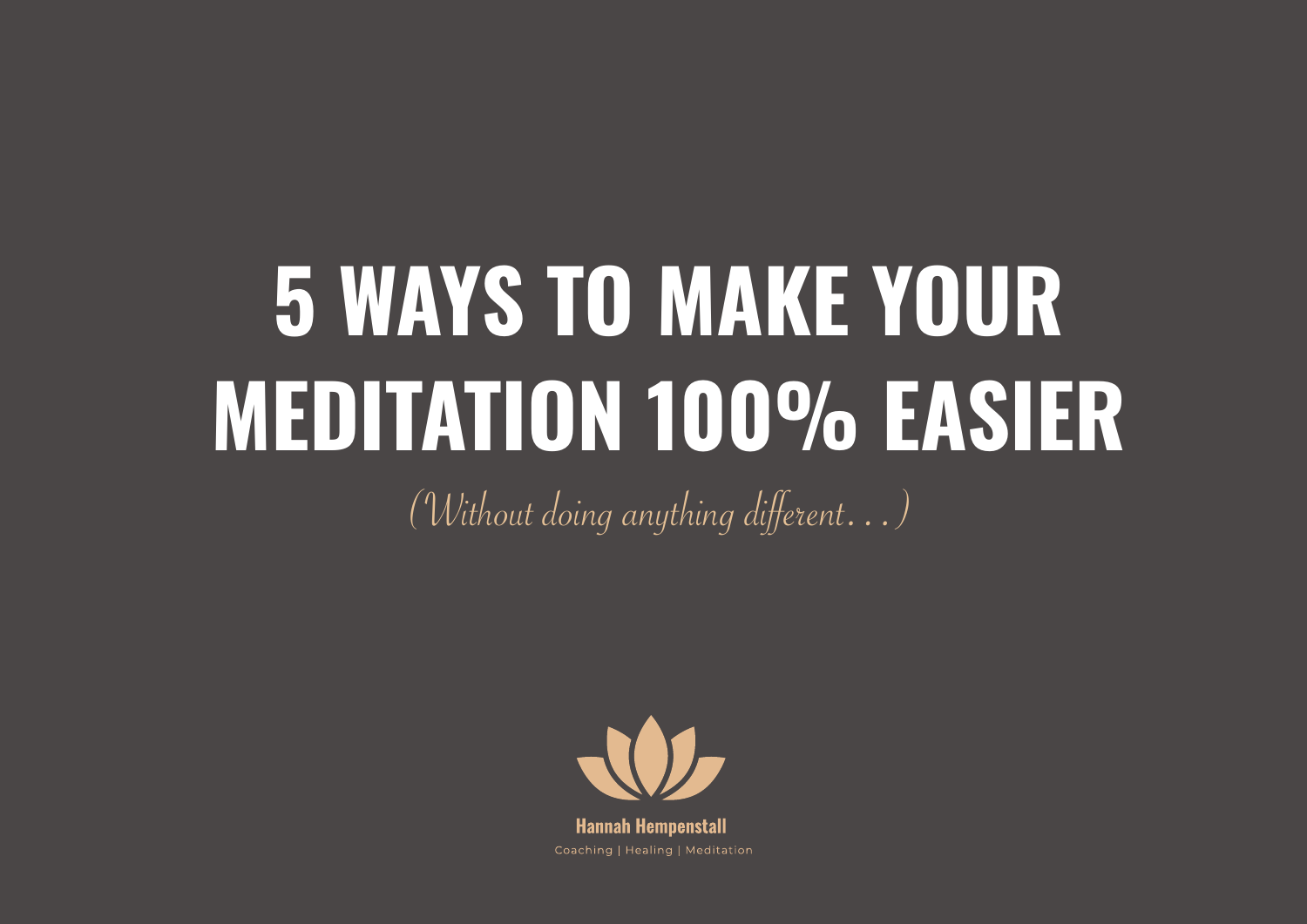#### Meditation, we are told, is the key to inner peace.

But, what if it's not?

What if our mind wanders the whole time and we feel like we haven't really meditated for more than a microsecond (if that).

Or, what if meditating actually brings up trauma from our past and/or makes us feel more anxious.

Does that mean we're doing it wrong?



Whatever your meditation looks like – even if it's full of thoughts – it's still meditation and it's still correct. It's your version, not the Instagram version, and there is no right or wrong way.

������������������������������

Just like getting on a plane is not the same as a holiday resort; meditation is not the same as inner peace. It's simply one of the ways to get there.

When we look at it with that lens, we come to know that meditation is a *pathway*, not the answer itself.

With that in mind, if meditating leads you to a place of unease, give yourself permission to drop it.

Don't worry that you're not doing it right or not trying hard enough, or that you don't get it. None of that matters.

Let all of it go. If you struggle to meditate, do something else. Try gardening, swimming, walking, reading a book. Anything.

There is<br>Really, meditation is not the only (nor most perfect) answer. ▼<br>There is

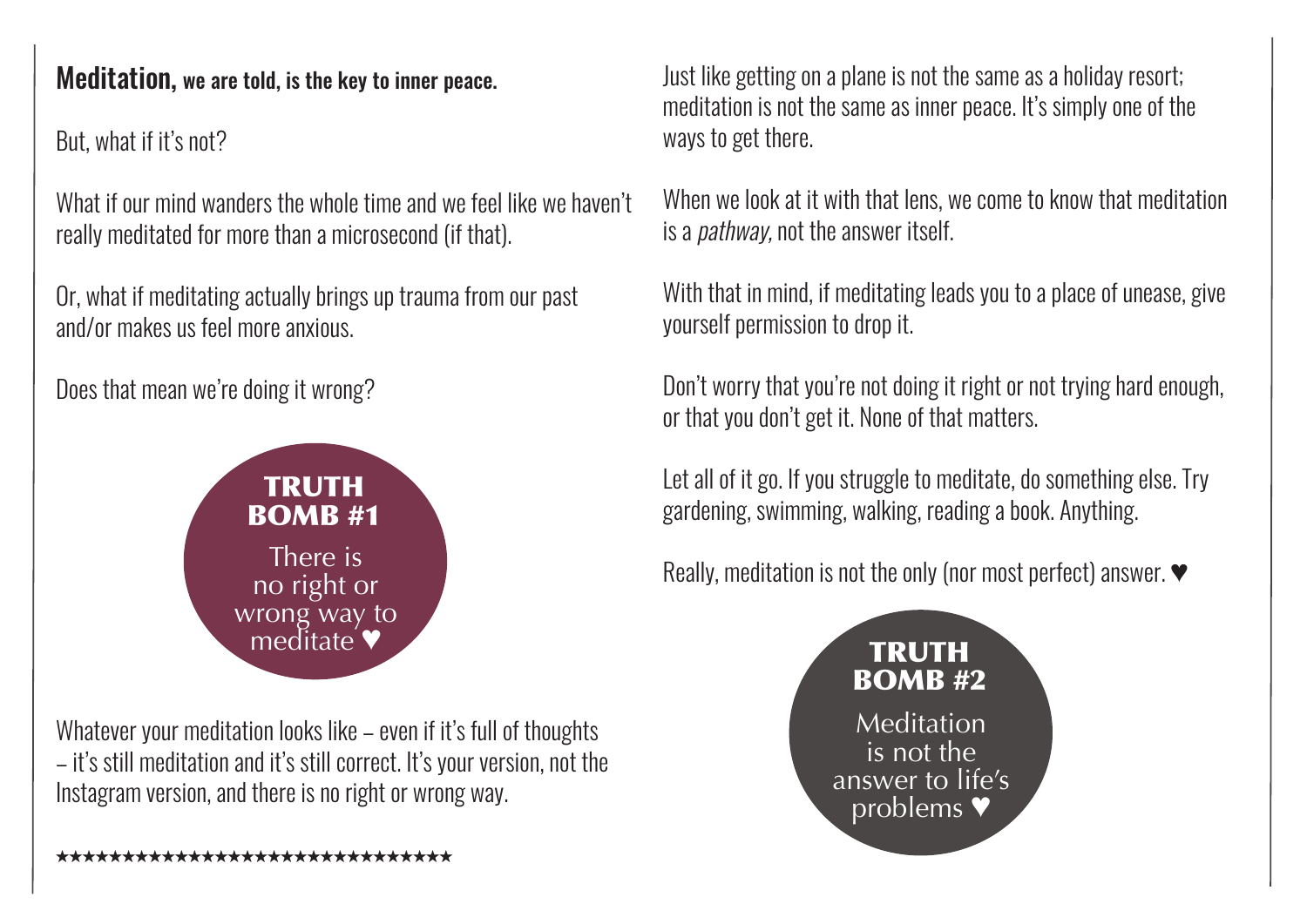#### As a meditation teacher, here's what I witness a lot…

People come to a class with an unconscious expectation of what meditation is and what it should be.

Through no fault of their own they have been led to believe that by practising in a certain way, they will be able to absolve themselves of their traumas and their busy mind.



These expectations live below the level of consciousness. If asked, most people will say they don't have an expectation. That they just want to feel better.

They think (or have been told) that meditation is a cure for their problems. Or at the very least it will minimise their stress.

Although there is the potential for that, there is also the potential for your problems to rise to the surface.

If anything, meditation can highlight your issues. Especially if they've been repressed.

Know this: meditation is a grand unravelling of our psyche and it is not for the faint hearted.

#### ������������������������������

I liken the early stages of meditation to Spring…

When Spring arrives the earth is cool. During Autumn and Winter the ground gradually cools down, then, as the air warms up again it creates a pressure system that creates wind. The greater the relative difference between the coolness of the earth and the warmth of the air, the stronger those winds will be.

Meditation is the same.

We are high energy beings. Anxiety is energy. Stress is energy. Living day-to-day creates and requires energy. And that amount of energy creates 'heat' in the sense that our minds are busy, our lives are busy (or empty, which is also stressful) and all of it is piping hot with aliveness.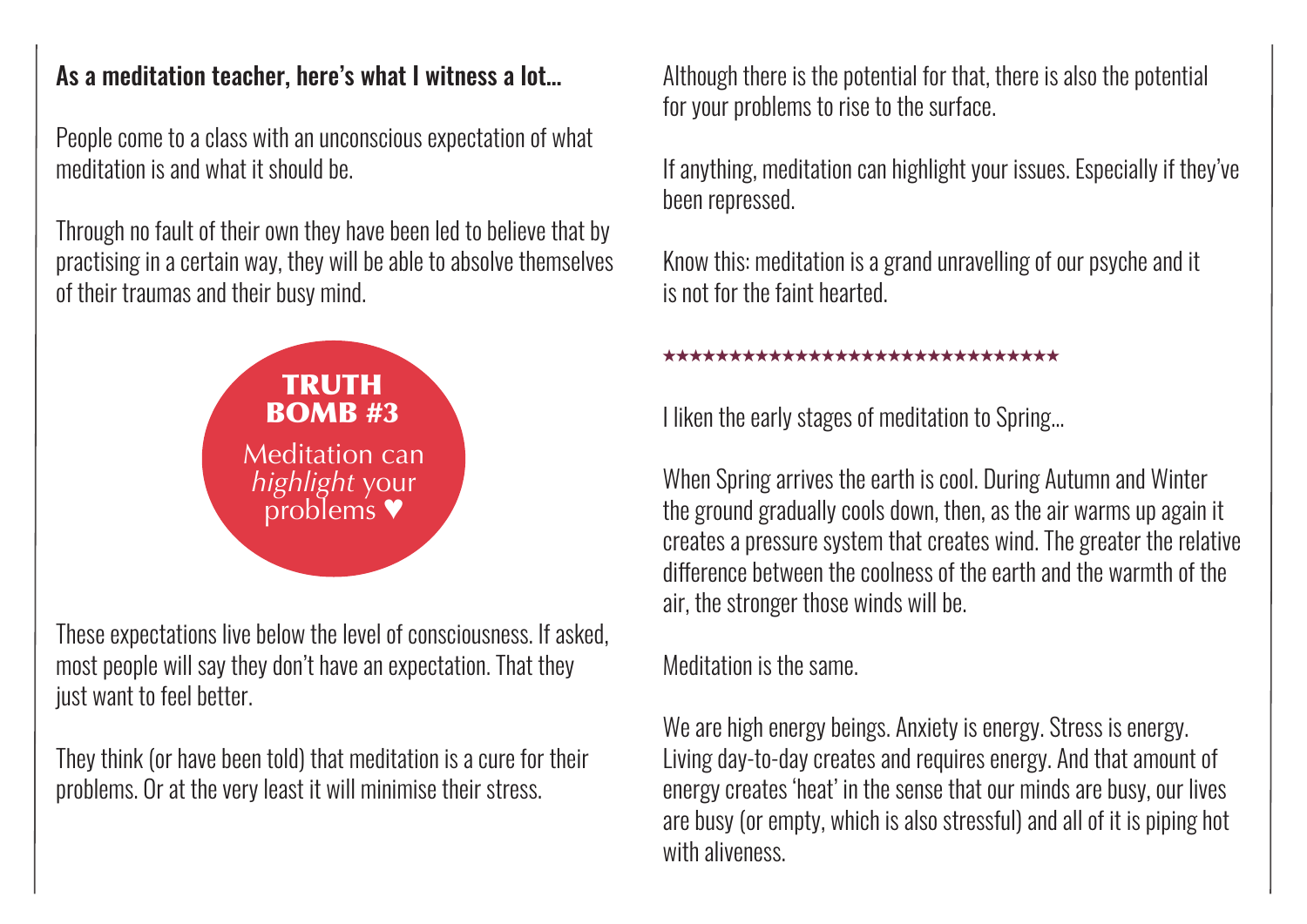#### Conversely, meditation is cool like the earth.

It's still and quiet.

When the coolness of meditation meets the heat of our daily selves, it creates a breeze. The greater the dissonance between the two, the 'harder' or more wild our meditation will seem.

When our busy lives meet the quiet stillness of meditation it does not equate to inner peace. Initially, it results in a hot wind that can make us feel like we can't bear to sit still for a moment longer.

We feel like our insides will burst out through our ears while our bellies groan and gurgle under the pressure.

That is meditation

\*\*\*\*\*\*\*\*\*\*\*\*\*\*\*\*\*\*\*\*\*\*\*\*\*\*\*\*\*\*\*\*\*\*\*\*

When we start TRUTH BOMB #4

to meditate, we Spring into life ♥

To say that meditation can create an inner storm is not to say that it doesn't also hold the potential for deep serenity.

However, in order to meet ourselves in a quiet place, it's helpful to know that meditation won't always be calm and it won't necessarily begin that way, or stay that way.

#### The more off-kilter our lives, the more strenuous meditation can be.

Conversely, when life is cosy and we have plenty of time on our hands, the cool stillness often greets us at the door like an old friend.

But then, as soon as life throws us yet another curve ball, our meditation takes on a wiry quality, just like our mind.

Meditation therefore, is a reflection of our inner state.

It is not constant and it is not consistent, even though our practice might be. Meditation will lead us down many curled and mystical paths. Some of them will be dark. Some will be sweet. Whatever our lives have been, our meditation will follow.

So, never worry that you're not doing it right.

Let your meditation be yours. Let it show you who you are. Allow it to reveal your innermost secrets. Let it rekindle your love and unravel your demons.

Let *it* show *you* what it is.

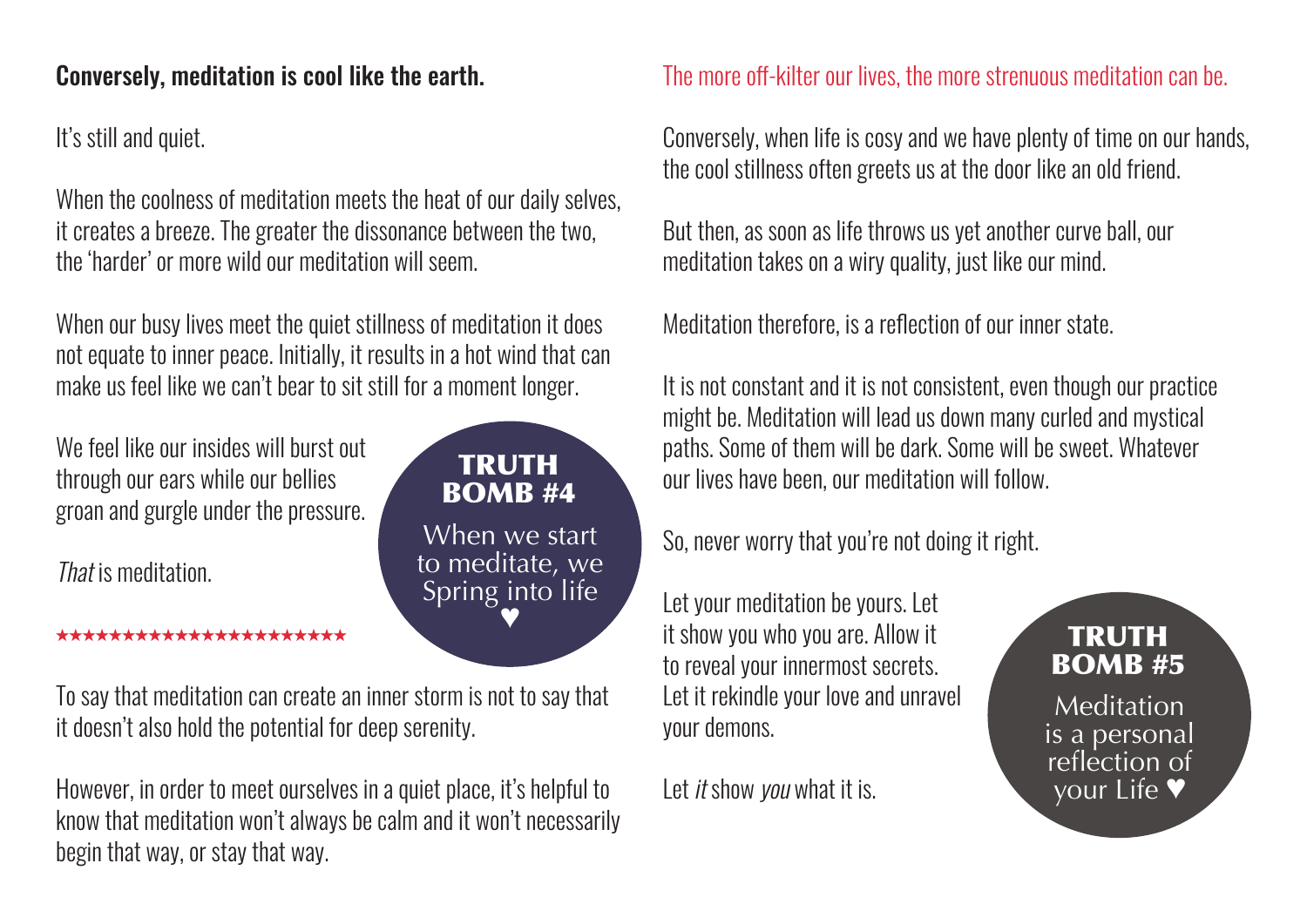#### Meditation does not need to be patient.

It is the embodiment of your deepest, darkest *and lightest* truths.

It is the reflection of everything your life has ever been, can be and will ever be. It is not the journey you hope it will be, it does not care if you like it or not.

It is a wild and windy process and it does not need to be undertaken. You can just as easily choose something else.

If the purpose of your meditation is to reduce stress, be mindful if it is unintentionally creating more of the same. If it is, step back and reset.

It's OK. You're OK.

And whatever your meditation looks, sounds and feels like, that's OK too.



#### ♥ Meditation is a process

♥ It takes time to master the mind … meditation is one way, it is not *the* way

### ♥ You can't meditate wrong

♥ If it doesn't work for you, do something else instead!

For more information about meditation coaching, courses, classes and retreats + life coaching and wellness presentations, visit hannahhempenstall.com ♥

**••••••••••••••••••••••••••••••••••••••••••••••••••**